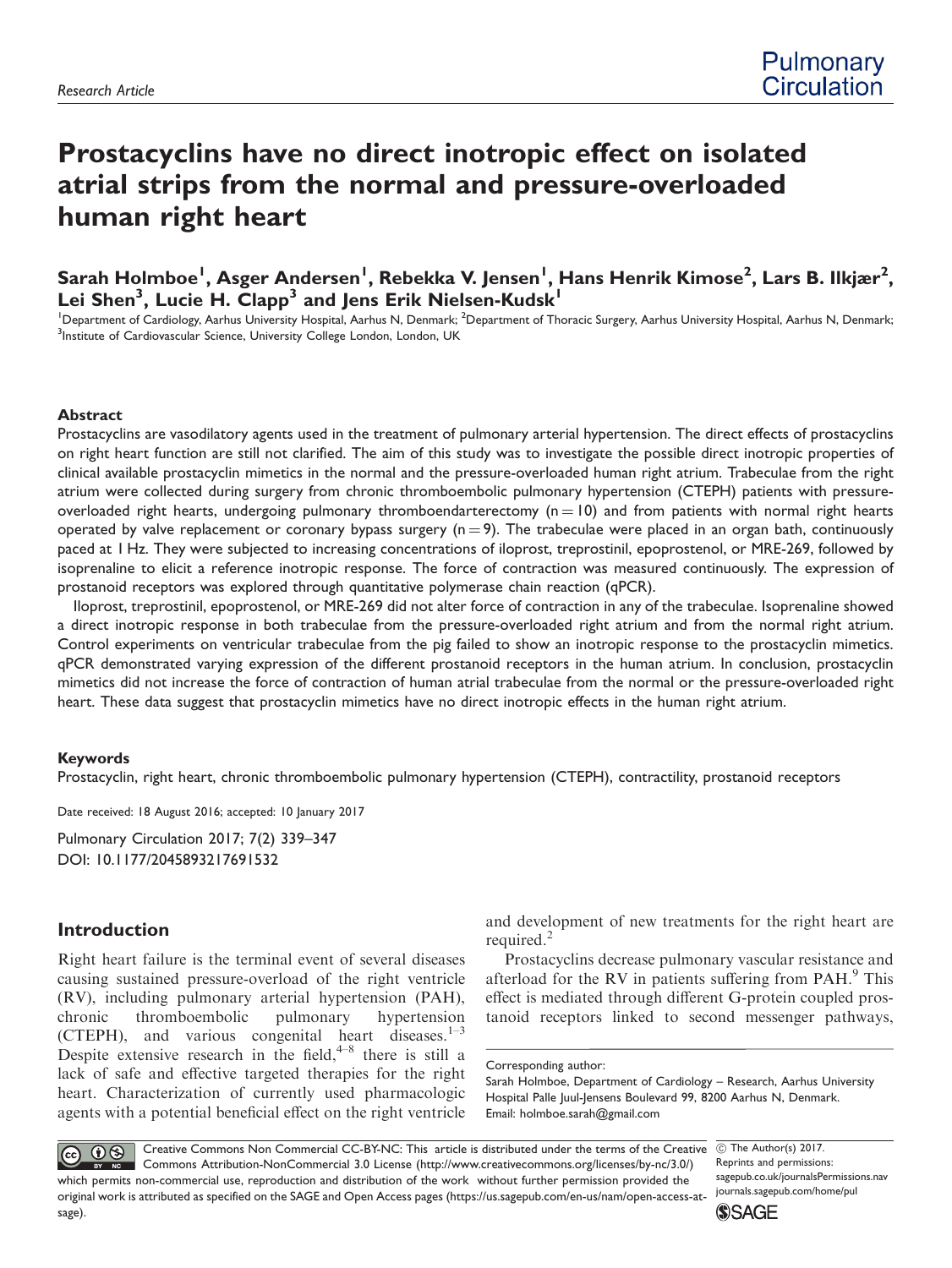subsequently resulting in pulmonary vasodilation.<sup>10</sup> The prostacyclins have shown to improve cardiac output in  $humans<sup>11–13</sup>$  as well as RV function in several animal models.14–16 Whether prostacyclins have direct inotropic effects on the right heart, or if the beneficial effects result exclusively from decreased pulmonary vascular resistance and RV afterload reduction, has been debated for decades. Recent animal studies point towards a direct effect on the heart of some of the available prostacyclin mimetics. $14-17$ However, experimental studies in rats and the human left ventricle suggest that heart failure might attenuate potential positive effects on the heart.<sup>17,18</sup> It is not known if this problem also applies to the human right heart.

In the current study, we aimed to examine the direct effect of four different, clinically available prostacyclin mimetics on the force of contraction of the human right atrium from patients with and without pressure-overload of the right heart. We also investigated the expression of the prostanoid receptors in the human right atrium.

### Methods

The study was carried out in accordance with the Declaration of Helsinki and informed consent was obtained from all the participants involved.<sup>19</sup> The protocol was approved by The National Committee on Health Research Ethics in Denmark before initiation of the study. The substudy involving tissue from pigs conforms to the Principles of Laboratory Animal Care formulated by the National Society for Medical Research and the Guide for the Care and Use of Laboratory Animals published by the US National Institutes of Health.<sup>20</sup>

#### Human right atrial trabeculae

The experiments were performed on electrically paced, right atrial trabeculae as previously described.<sup>21,22</sup> Samples of the right atrial auricle were collected from patients undergoing elective heart surgery. Two groups of patients were included in the study by informed consent. CTEPH patients, with pressure-overloaded right hearts, undergoing pulmonary thromboendarterectomy (PTEA)  $(n = 10)$ , and patients undergoing valve replacement or coronary artery bypass surgery with normal right hearts, serving as healthy controls  $(n = 9)$ . Patients with atrial fibrillation or ejection fraction <30 were excluded. Patient characteristics are shown in Table 1.

In relation to insertion of cardiopulmonary bypass tubes, a small specimen of the appendage of the right atrium  $(5 \times 5 \text{ mm})$  was removed. This tissue sample from the right atrial appendage was collected and immediately submerged in room temperature Krebs-Henseleit buffer (pH 7.35–7.45). While submerged in the buffer, up to four trabeculae from the right atrial appendage were isolated, placed in an organ bath in  $36^{\circ}$ C oxygenated, modified Krebs-Henseleit buffer ( $\text{[mmol/L]}$  NaCl<sub>2</sub> [112.1], KCl Table 1. Baseline characteristics of patients.

|                                          | Control        | <b>CTEPH</b>   |
|------------------------------------------|----------------|----------------|
| Age, years (mean $\pm$ SD)               | $67 + 7$       | $59 \pm 19$    |
| Male gender, n (%)                       | 5(56)          | 5(50)          |
| BMI, $\text{kg/m}^2$                     | $29 + 4$       | $27 + 5$       |
| Disease duration, months (mean $\pm$ SE) | $11.8 \pm 4.2$ | $31.8 \pm 10$  |
| NYHA class III-IV, $n$ (%)               | 3(33)          | 7(78)          |
| MAP, mmHg (mean $\pm$ SD)                | $78 + 35$      | $92 + 9$       |
| PVR, Wood units (mean $\pm$ SD)          | NA.            | $10.2 \pm 4.6$ |
| PAP mean, mmHg (mean $\pm$ SD)           | $19 + 7$       | $49 \pm 8*$    |
| CO, L/min (mean $\pm$ SD)                | $4.4 \pm 0.8$  | $4.7 \pm 1.8$  |
| CI, L/min/m2 (mean $\pm$ SD)             | <b>NA</b>      | $2.3 \pm 0.6$  |
| RAP mean, mmHg (mean $\pm$ SD)           | <b>NA</b>      | $9 \pm 6$      |
| 6MWD, m (mean $\pm$ SD)                  | NA             | $287 + 137$    |

 $*P < 0.0001$  compared to controls.

6MWD, 6-minute walking distance; BMI, body mass index; CI, cardiac index; CO, cardiac output; CTEPH, chronic thromboembolic pulmonary hypertension; EF, ejection fraction; MAP, mean arterial pressure; PAP, pulmonary arterial pressure; PVR, pulmonary vascular resistance; RAP, right atrial pressure; SD, standard deviation; SE, standard error of mean.

[4.8], NaHCO<sub>3</sub> [42.5], MgCl<sub>2</sub> [1.2], KH2PO<sub>4</sub> [1.0] CaCl<sub>2</sub> [2.0], glucose [10], pyruvic acid [10]), bubbled with  $95\%$  $O_2$  and 5%  $CO_2$ . The trabeculae were paced continuously at 1 Hz between two electrodes. The rest of the right atrial tissue was frozen in liquid nitrogen and stored at  $-80^{\circ}$ C for later tissue analysis.

The isolated trabeculae were initially stretched to a pretension of 0.5 g and allowed to stabilize for 75 min. After the stabilization period, each trabeculae was subjected to increasing concentrations of iloprost (control  $n = 8$ , CTEPH  $n = 6$ ), treprostinil (control  $n = 7$ , CTEPH  $n = 7$ ), epoprostenol (control  $n = 7$ , CTEPH  $n = 7$ ), or MRE-269 (control  $n = 7$ , CTEPH  $n = 5$ ). Each drug was administered in the buffer as six cumulative doses letting the trabeculae stabilize to each dose for 10 min before the next was administered. At the end of the protocol, one dose of isoprenaline (30 ug/mL) was administered to induce a reference inotropic response. Force of contraction was measured continuously with a force transducer and obtained and analyzed using Notocord Hem Software (Notocord Systems, France). Trabeculae that did not reach the threshold of 0.5 g in developed force after stabilization or with no reaction to isoprenaline were excluded from the study.

#### Right atrium versus right ventricle

To determine a potential differential effect of the prostacyclin mimetics between the right atrium (RA) and the right ventricle (RV), we obtained right atrial and right ventricular tissue from eight Danish landrace/Yorkshire pigs  $(46 \pm 15 \text{ kg})$ . With the pig fully anesthetized, a median sternotomy was performed. The right atrial appendage and the RV were cut out of the beating heart and immediately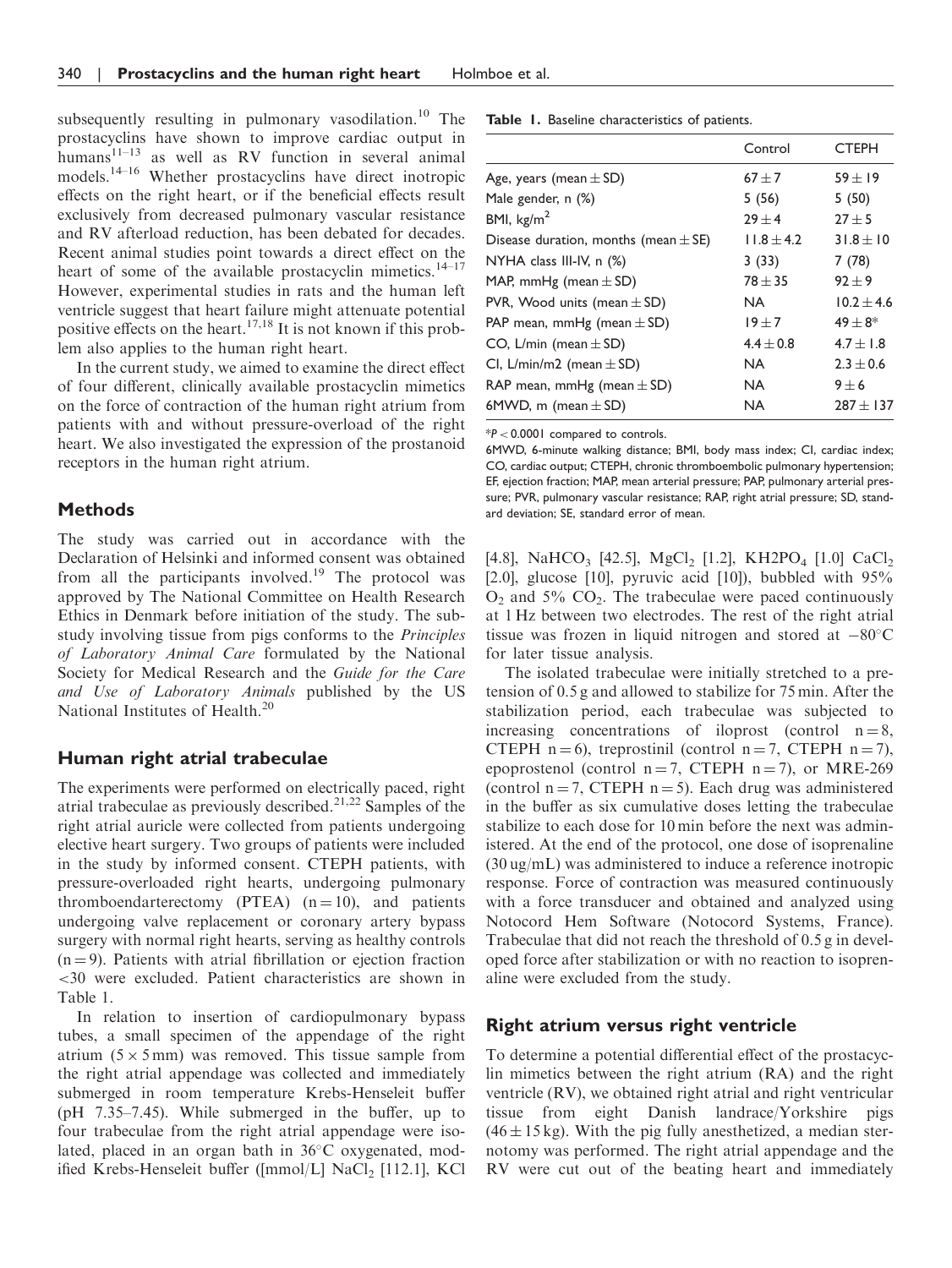

Fig. 1. Study design. The right atrial tissue was collected in Krebs-Henseleit buffer, the trabeculae isolated and mounted in the organ bath between two electrodes pacing at 1 Hz. Excess atrial tissue was frozen in liquid nitrogen for later tissue analysis. After 75 min of stabilization each trabecula was subjected to six increasing concentrations of iloprost, treprostinil, epoprostenol, or MRE-269, followed by one dose of isoprenaline. The drugs were added in cumulative doses to the buffer surrounding the trabecula.

submerged in room temperature Krebs-Henseleit buffer. Trabeculae from the RA and the RV were isolated, mounted between the pacing electrodes in an organ bath and subjected to increasing concentrations of iloprost (RA  $n = 7$ , RV n = 7) or treprostinil (RA n = 5, RV n = 6) as described in the protocol above.

# Expression of prostanoid receptor in the human right atrium

The frozen human RA tissue was ground in a mortar and homogenized with TRIzol (Invitrogen, Life Technologies, UK). The aqueous phase containing the RNA was separated from the organic phase with chloroform and precipitated with isopropanolol. The RNA pellet was resuspended in DEPC water (Invitrogen, Life Technologies, UK). The quality and concentration of the total RNA were determined using spectrophotometry (NanoDrop-1000 Spectrophotometer, Thermo Scientific, USA). Complementary DNA (cDNA) was synthesized using Taqman Reverse Transcription Reagents kit (Applied Biosystems Roche, New Jersey, USA). Real-time polymerase chain reaction (RT-PCR) was carried out using primers from Qiagen Company, UK (Table 1) in ABI Prism 7900HT Sequence Detection System (Applied Biosystems, UK). Gene transcription was measured by Taqman RT-PCR. The Ct value was calculated as the mean of triplicate measurements. Expression of the prostanoid receptors were calculated as: Expression<sub>(gene of interest)</sub>  $= 2^{(Ct \text{ reference gene} - Ct \text{ gene})}$ <br>of interest)  $Ct$   $Ct$   $= 2^{(Ct \text{ reference gene} - Ct \text{ gene})}$ interest). Glyceraldehyde 3-phosphate dehydrogenase (GAPDH) was used as reference gene.

#### **Materials**

Iloprost (Ilomedin-) was from Bayer Schering Pharma, treprostinil (Remodulin<sup>®</sup>) was from NordicInfu Care AB, Sweden, and epoprostenol  $(Flolan^{\circledR})$ ) was from GlaxoSmithKline, UK, all dissolved in saline and MRE-269 from Cayman Chemical, USA, dissolved in DMSO (Merck, Germany). Iloprost was administered in concentrations in the range of 0.02–6 ng/mL, treprostinil in the range of 0.5–150 ng/mL, epoprostenol in the range of 0.06–20 ng/ mL, and MRE-269 in the range of  $30-10,000$  ng/mL (Fig. 1). We aimed to evaluate a broad range of concentrations including clinical relevant doses. Drug concentrations were chosen on the basis of previous studies from our laboratory,14,17 as well as other studies suggesting inotropic effect of the prostacyclin mimetics.<sup>15,23–26</sup>

#### **Statistics**

Unpaired t-test and Mann–Whitney test were used to test difference in baseline characteristics between controls and CTEPH patients. The effect of prostacyclin mimetics was tested using repeated measurements one-way analysis of variance (ANOVA) or Friedman test followed by a post hoc multiple comparisons test. Difference between the effect on atrial and ventricular tissue was tested with a two-way ANOVA. A P value  $< 0.05$  was considered statistically significant. Data were analyzed using GraphPad Prism 6.0 (La Jolla, CA, USA) and is presented as  $mean \pm standard$  deviation unless otherwise specified.

#### **Results**

#### Baseline characteristics

Characteristics of the test participants are presented in Table 1. Age, gender distribution, and body mass index did not differ between participants with and without CTEPH. CTEPH patients presented with elevated pulmonary arterial pressure compared to control patients as well as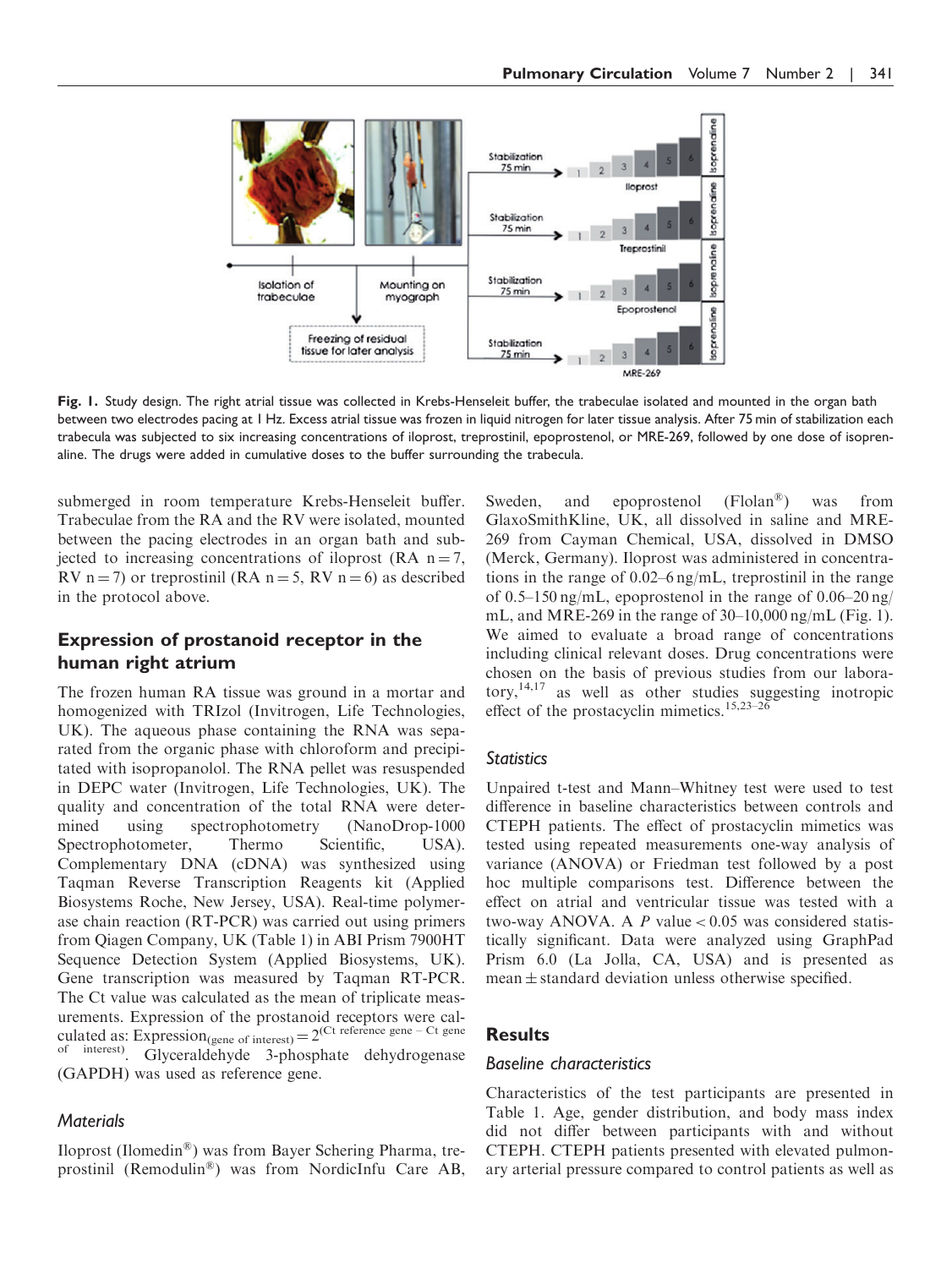

Fig. 2. (a) Baseline force of contraction and (b) Maximum force of contraction. CTEPH, chronic thromboembolic pulmonary hypertension; NS, non-significant.

high pulmonary vascular resistance and low 6-minute walking distance (Table 1). None of the patients received treatment with prostacyclin mimetics at the time of the experiment.

## Effect of prostacyclin mimetics on human right atrial trabeculae

Baseline force of contraction was higher in trabeculae from controls compared to CTEPH patients (Fig. 2a). However, there was no difference in maximum force of contraction (isoprenaline force – baseline force) between the two groups (Fig. 2b). Neither iloprost, treprostinil, epoprostenol, nor MRE-269 increased force of contraction in any of the trabeculae. MRE-269 had a non-significant negative effect in trabeculae from both control patients ( $P = 0.06$ ) and CTEPH patients ( $P = 0.09$ ) (Fig. 3). There were no differences between the effect on controls and CTEPH of any of the agents  $(p<sub>(interaction)</sub> = non-significant)$ .

We found no difference in maximum response to isoprenaline between trabeculae from controls and trabeculae from CTEPH patients (Control vs. CTEPH  $\Delta$ force  $\pm$  sd:  $0.52 \pm 0.40$  g vs.  $0.65 \pm 0.41$  g,  $P = 0.17$ ).

#### Right atrium versus right ventricle

Baseline force of contraction was lower in trabeculae from the right atrium than trabeculae from the right ventricle (force  $\pm$  sd: RA 0.5  $\pm$  0.39 g vs. RV 1.2  $\pm$  0.94 g,  $P = 0.034$ ) obtained from pigs.

Iloprost increased force of contraction in the right atrium  $(P = 0.001)$  whereas it had no effect on the right ventricle  $(RA$  vs. RV  $p_{(interaction)} = 0.015$ , two-way ANOVA) (Fig. 4a).

Treprostinil had no effect on either the right atrium or the right ventricle (Fig. 4b). Isoprenaline increased force of contraction in both atrial and ventricular trabeculae, confirming a contractile potential.

# Expression of prostanoid receptors in the human right atrium

In the right atrium from both controls and CTEPH patients, the  $EP_4$  receptor was abundantly expressed. The IP,  $EP_2$ , and DP receptors were less abundantly expressed whereas there was a very low expression of the  $EP_1$ ,  $EP_3$ ,  $FP$ , and TP receptors. In the right atrium from CTEPH patients, expression of  $EP<sub>2</sub>$  was reduced compared to controls (messenger RNA [mRNA] expression mean difference control vs. CTEPH: 0.0011, 95% CI, 0.00017–0.0019;  $P = 0.02$ ) (Fig. 5).

## **Discussion**

In the present study, we investigated the effects of four clinically available prostacyclin mimetics on force of contraction of the human right atrium. Using heart tissue from patients with normal right hearts as well as CTEPH patients, we were able to examine whether there was a potential differential effect on the normal and the pressure-overloaded right heart. We observed no changes in force of contraction in the human atrium when the prostacyclin mimetics were administered. A contractile reserve was consistently observed with administration of isoprenaline.

Patients were chosen to represent two distinct groups, one with pressure-overloaded right hearts and one with normal right hearts. The CTEPH patients included in this study all presented with markedly elevated pulmonary vascular resistance, pulmonary artery pressures, and severely reduced functional level similar to previous studies of patients with this condition.<sup>27,28</sup> This was not the case for the control group and they were considered to have a normal right heart.

We found that none of the four prostacyclin mimetics had a direct effect on force of contraction in the human right atrium. This contradicts our previous studies where we found iloprost, treprostinil, and MRE-269 to improve right heart function in the healthy rat.<sup>14,17</sup> In these studies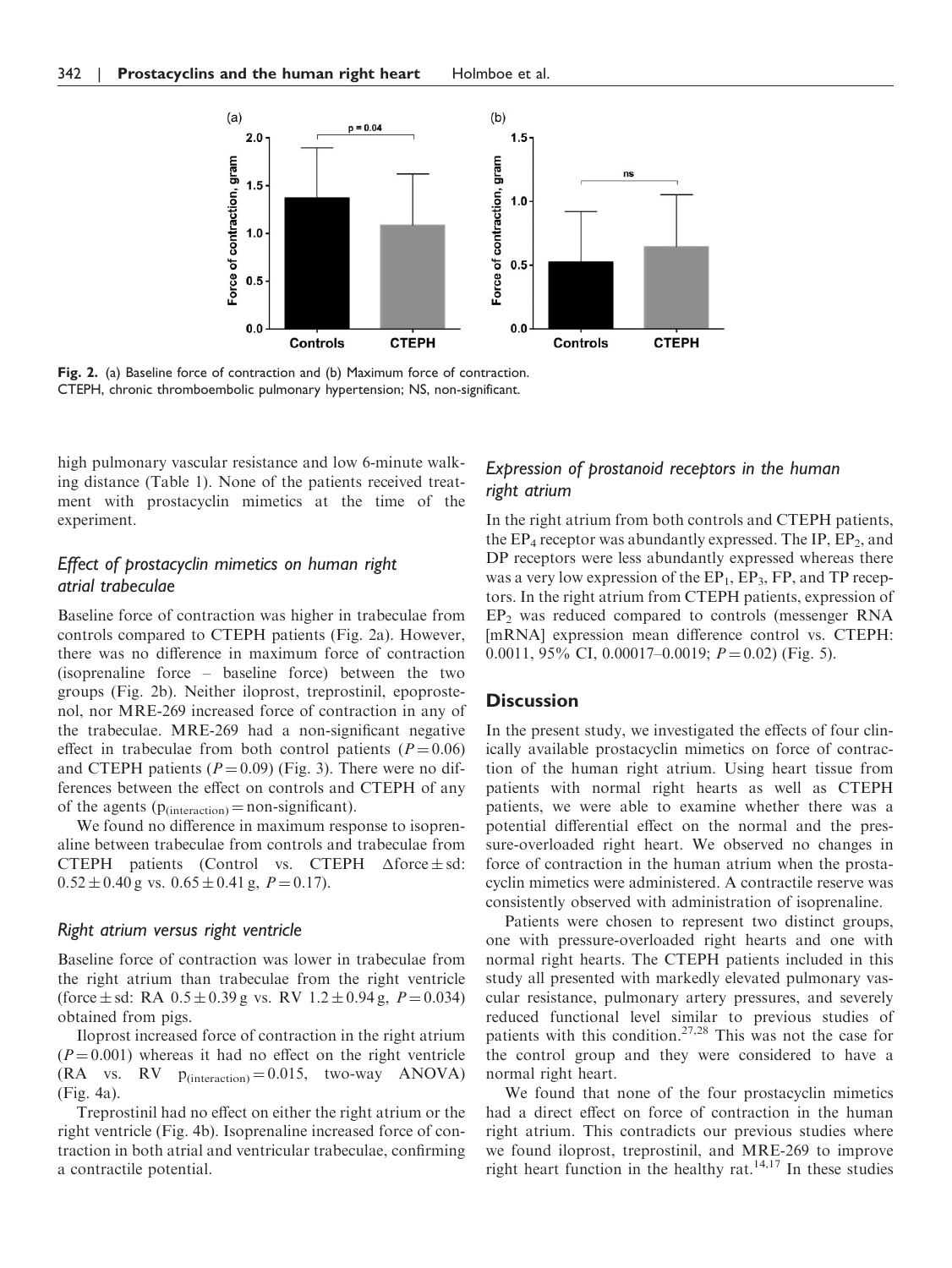

Fig. 3. Effect of (a) iloprost, (b) treprostinil, (c) epoprostenol, and (d) MRE-269 on human right atrial trabeculae. Data are presented as mean force of contraction relative to baseline  $(100%) +$  standard deviation.



Fig. 4. Effect of (a) iloprost and (b) treprostinil on right atrial and right ventricular trabeculae from the pig. Data are presented as mean force of contraction relative to baseline (100%) + standard deviation. \*P < 0.05, \*\*P < 0.01, Dunn's multiple comparisons test.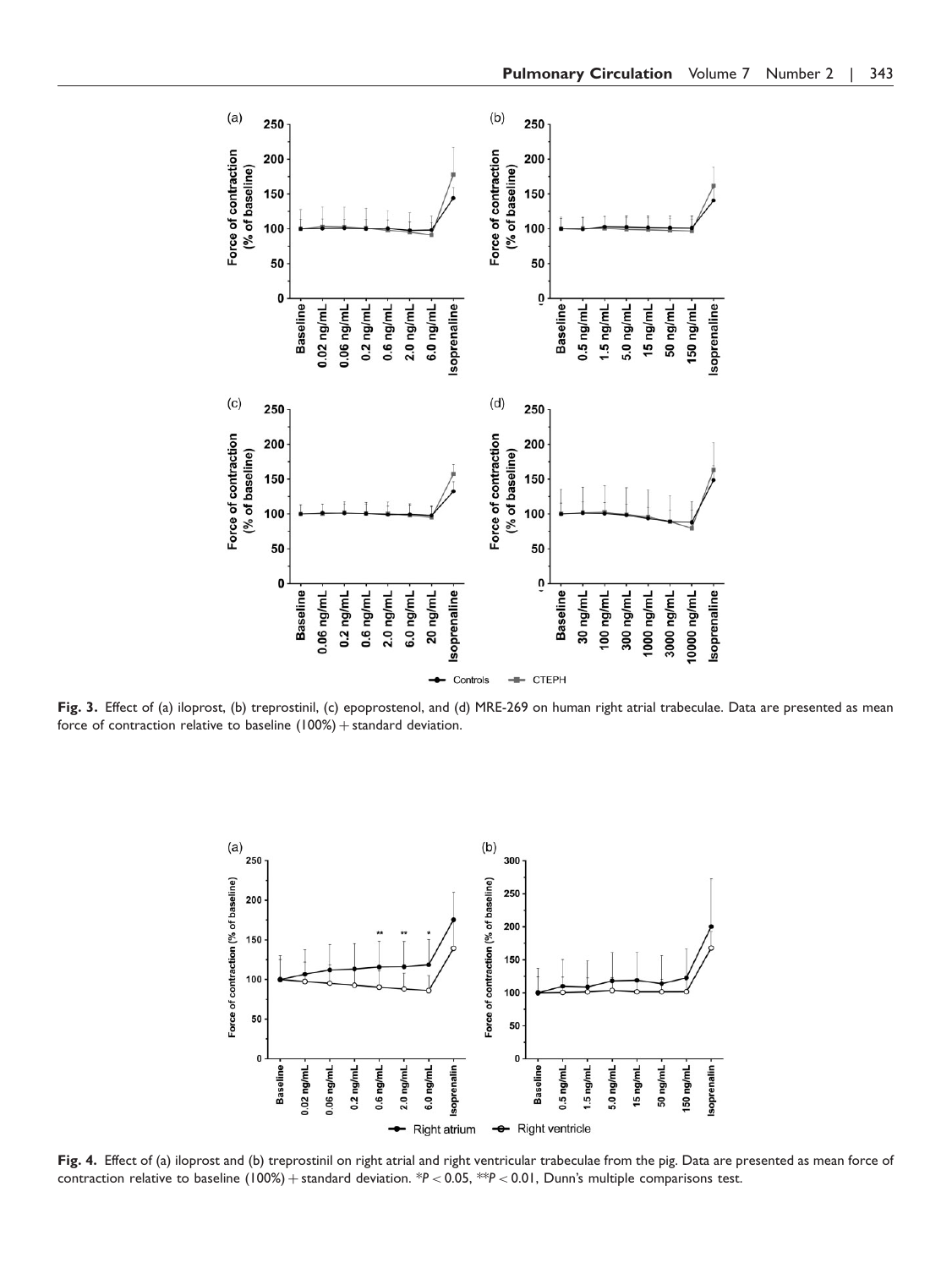

Fig. 5. Expression of mRNA for the prostanoid receptor subtypes in the right atrium, quantified by PCR. The data were normalized to the reference gene Glyceraldehyde 3-phosphate dehydrogenase (GAPDH). Control  $n = 9$ , CTEPH  $n = 7$ . Results are presented as mean  $\pm$  SEM.  $*P < 0.05$ ,  $*P < 0.01$ ,  $*P < 0.001$ , student's t-test.

CTEPH, chronic thromboembolic pulmonary hypertension; mRNA, messenger RNA.

we used fixed afterload and the isolated heart model to avoid measuring non-cardiac effects of the prostacyclin mimetics rather than a direct effect on the heart. However, changes in RV function resulting from effects in the systemic and coronary circulation cannot be ruled out. In the present study, we used isolated muscle trabeculae in organ baths, where the prostacyclin mimetics are delivered to the cardiomyocytes through diffusion. This allowed us to investigate the direct effect on the atrial myocardial tissue separated from systemic effects and changes in coronary flow.

Riise et al. found iloprost to have a transient negative inotropy in the non-failing human left ventricle and a sustained negative inotropy in the failing left ventricle.<sup>18</sup> We did not observe negative inotropic effects of the prostacyclin mimetics, yet a tendency towards reduced force of contraction was found when MRE-269 was administered in the highest concentrations. Riise et al. suggest the negative inotropic effect to be mediated by the IP receptor and our findings may support this, as MRE-269 is considered a selective IP receptor agonist, though this agent can act independently of the IP receptor in the rat.<sup>29</sup>

As the right and the left heart are embryologically differently derived, results from the left heart cannot automatically be extrapolated to the right heart.<sup>30</sup> This concurs with the study from Ueno et al., demonstrating a positive inotropic effect in the left myocardium of the prostacyclin analogue, beraprost, but no effect on the right myocardium from the guinea pig. $31$  Our study suggests that effects of prostacyclin mimetics on the right heart are not due to direct actions on the cardiomyocytes, which is supported by a number of other studies from the RV proposing the effect to be primarily a consequence of vasodilatation in the pulmonary and/or coronary circulation and not a direct effect on the RV.<sup>17,32,33</sup>

Pharmacological effects on atrial trabeculae may not completely reflect effects on the ventricular myocardium.<sup>21</sup> Using right atrial tissue, we were concerned that we might miss that the right ventricle could be more sensitive to the prostacyclin mimetics. For obvious reasons, the different response to prostacyclin mimetics between ventricular and atrial tissue can only be investigated in an animal model. To explore whether the RV responds better to the prostacyclin mimetics than the RA, we conducted a separate set of experiments, comparing the effects of iloprost and treprostinil on right atrial trabeculae to right ventricular trabeculae from the pig. Neither iloprost nor treprostinil altered the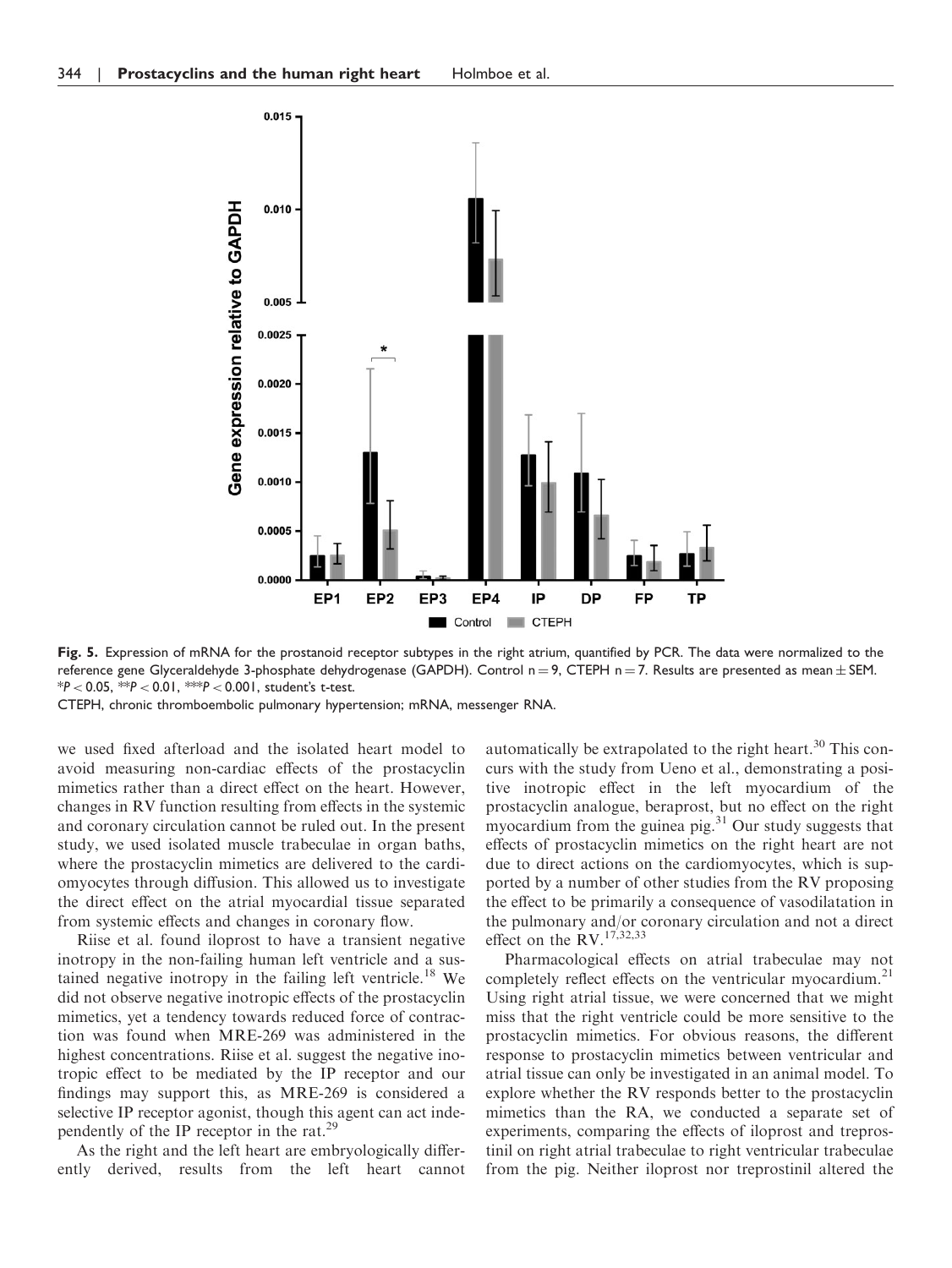|                | $\tilde{\phantom{a}}$ |                 |           |                 |    |      |           |           |  |
|----------------|-----------------------|-----------------|-----------|-----------------|----|------|-----------|-----------|--|
|                | EΡ                    | EP <sub>2</sub> | EP-       | EP <sub>4</sub> | IP | DР   | FP        | <b>TP</b> |  |
| lloprost       |                       | 1172            | 203       | 212             |    | 1016 | 131       | >3000     |  |
| Treprostinil   | 212                   | 3.6             | 2505      | 826             | 32 | 4.4  | >3000     | >3000     |  |
| Epoprostenol   | > 100                 | <b>NA</b>       | $10 - 40$ | >3000           |    | NA   | <b>NA</b> | 100       |  |
| <b>MRE-269</b> | >3000                 | >3000           | >3000     | $>$ 3000        | 20 | 2600 | >3000     | >3000     |  |

Table 2. Prostanoid receptor binding affinities.

Human prostanoid receptor binding affinities ( $K_i$  in nM) for the prostacyclin mimetics.

Modified with permission from Clapp and Gurung.<sup>10</sup>

NA, not available.

force of contraction in the ventricular trabeculae, though iloprost actually had a positive effect in the atrial trabeculae. These results suggest that the pig and human atrium do not respond in a similar fashion to prostacyclin mimetics. Therefore, we cannot expect that the human and porcine ventricle would respond similarly to prostacyclin mimetics. Our results, however, do not support that prostacyclin mimetics improve porcine ventricular contractility and it could be speculated that these findings translate to humans.

Increasing evidence suggests the prostacyclin mimetics not only work through the IP receptor, but through multiple prostanoid receptors with varying affinity and selectivity (Table 2).<sup>10,34,35</sup> A lack of prostanoid receptors in the right atrial myocardium could not be the reason for the missing response to the prostanoid mimetics in our study, as all prostanoid receptors were expressed in the right atrium. However,  $EP_1$ ,  $EP_3$ ,  $FP$ , and  $TP$  were only found in very low concentrations compared to the other receptors. This agrees with previous findings showing selective FP and TP receptor agonists unable to change the contractility of the human myocardium.<sup>18</sup> The  $EP_4$  receptor was the most abundantly expressed of the prostanoid receptors agreeing with previous findings.<sup>36</sup> This may explain significant contractile effects in pig atria with iloprost, as this agent has been reported to activate this receptor in the lung,  $37$  albeit probably outside the normal clinical dose-range of the drug. Other prostacyclin mimetics used in this study have a relatively low affinity for the  $EP_4$  receptor and thus will probably not activate the  $EP_4$  receptor.<sup>10</sup> We observed a reduced expression of  $EP<sub>2</sub>$  receptors in the pressure-overloaded right atrium compared to the normal right atrium, whereas expression of this receptor is maintained in the pulmonary vasculature in a monocrotaline model of PAH associated with heart failure.<sup>37</sup> Whether this depressed expression in the current model has any functional consequences is, however, not clear from this study. Treprostinil has high affinity for the EP<sub>2</sub> receptor with at K<sub>i</sub> of  $3.6 \text{ nM}^{34}$  corresponding to the second concentration used in this study, which is towards the lower end of concentrations obtained clinically.<sup>38</sup> We did not see any effect of this or any higher concentration of treprostinil, thus the  $EP_2$  receptor is unlikely to have important direct effects on the cardiomyocytes in the right atrium. Iloprost and treprostinil both have low affinity

for the  $EP_4$  receptor with  $K_i$  of 212 nM and 826 nM respectively.<sup>34</sup> Concentrations necessary to occupy and activate the EP4 receptor are way above clinical relevant concentrations and not tested in the present study.

## Limitations

This study was carried out on isolated human trabeculae. Direct effects on the heart are only a part of the many effects of prostacyclin mimetics in the intact organism, adding up to the net effect on the whole cardiovascular system. Yet, the aim of this study was to investigate the isolated, direct effect on the human right myocardium, which, to our knowledge, this study is the first to do.

We did not normalize trabecular force to preparation size. As we use a constant preload of 0.5 g, different preparations sizes may have different strains, which could introduce a potential bias.

Experiments comparing the effects on the right atrium versus the right ventricle were carried out in trabeculae from the pig. Animal experiments may not be directly transferable to humans, however, considering the obvious challenges in obtaining tissue from the live human ventricle, we chose to use the pig, a well-accepted animal model in cardiovascular research.

## **Conclusion**

In conclusion, this study demonstrates that prostacyclin mimetics have no direct inotropic effects on cardiomyocytes in the human right atrium, though prostanoid receptors, which the prostacyclin mimetics are likely to activate, were expressed.

#### Conflict of interest

United Therapeutics Corporation provided a grant for materials to another study, of which Sarah Holmboe is a co-author. Lucie H. Clapp has received educational grants from United Therapeutics Corporation.

#### Funding

This work was supported by: Danish Heart Foundation (12-04- R90-A3793-22694), Danish Children's Heart Foundation (14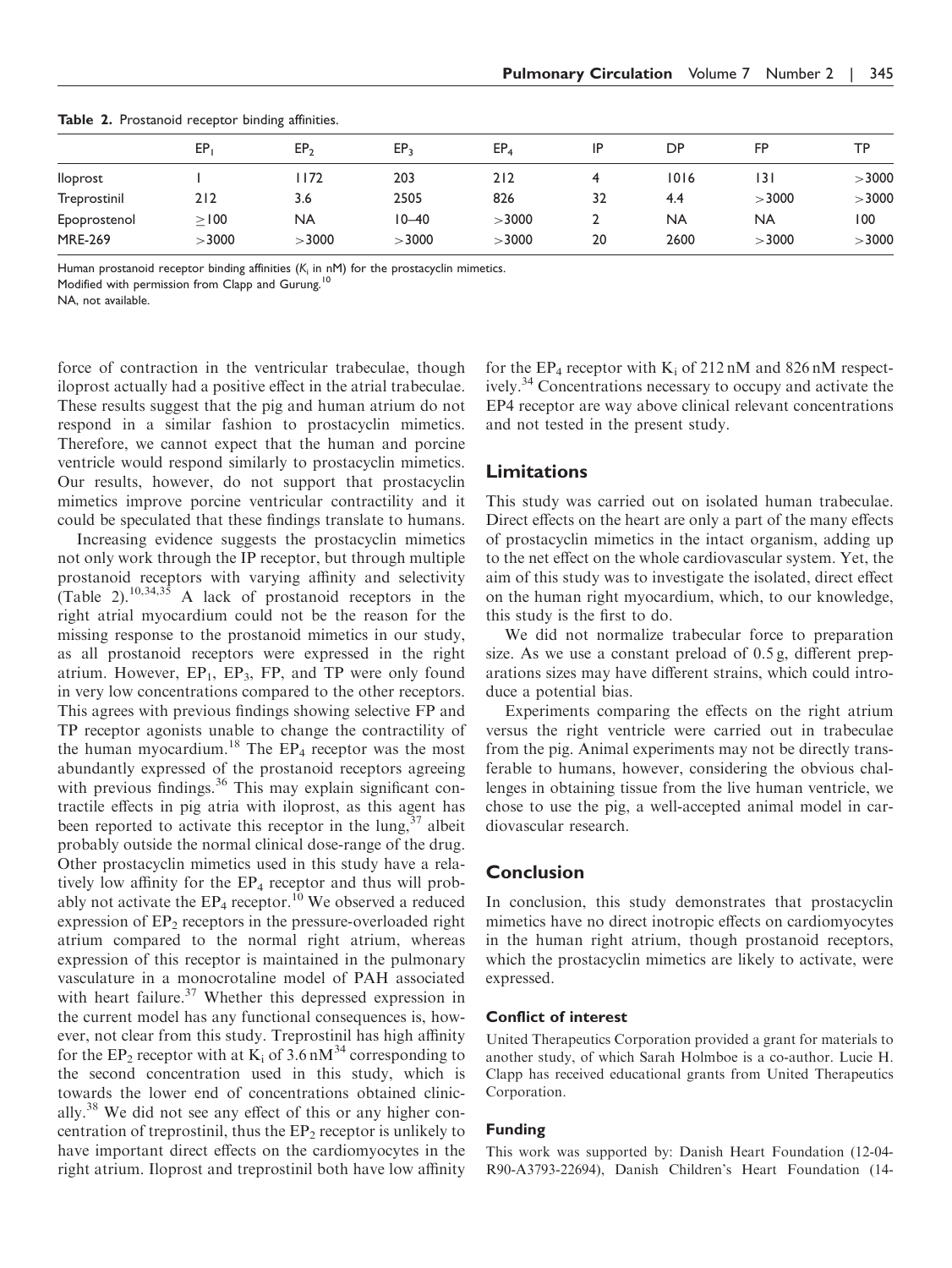R97-A5009-26020, 13-04-R93-A4567-26011), AP Møller Foundation, Aarhus University, Aarhus University Research Foundation, and Snedkermester Sophus Jacobsen and hustru Astrid Jacobsens Foundation.

#### References

- 1. Davlouros PA, Niwa K, Webb G, et al. The right ventricle in congenital heart disease. Heart 2006; 92(Suppl. 1): i27–i38.
- 2. Vonk-Noordegraaf A, Haddad F, Chin KM, et al. Right heart adaptation to pulmonary arterial hypertension: physiology and pathobiology. J Am Coll Cardiol 2013; 62(Suppl. 25):  $D22-D33$
- 3. Gerges C, Skoro-Sajer N and Lang IM. Right ventricle in acute and chronic pulmonary embolism (2013 Grover Conference series). Pulm Circ 2014; 4: 378–386.
- 4. Andersen A, Nielsen JM, Rasalingam S, et al. Acute effects of sildenafil and dobutamine in the hypertrophic and failing right heart in vivo. Pulm Circ 2013; 3: 599–610.
- 5. Andersen S, Schultz JG, Andersen A, et al. Effects of bisoprolol and losartan treatment in the hypertrophic and failing right heart. *J Card Fail* 2014; 20: 864-873.
- 6. Rich S, Seidlitz M, Dodin E, et al. The short-term effects of digoxin in patients with right ventricular dysfunction from pulmonary hypertension. Chest 1998; 114: 787–792.
- 7. Kerbaul F, Rondelet B, Demester JP, et al. Effects of levosimendan versus dobutamine on pressure load-induced right ventricular failure. Crit Care Med 2006; 34: 2814–2819.
- 8. Kerbaul F, Rondelet B, Motte S, et al. Effects of norepinephrine and dobutamine on pressure load-induced right ventricular failure. Crit Care Med 2004; 32: 1035–1040.
- 9. Galie` N, Humbert M, Vachiery JL, et al. 2015 ESC/ERS Guidelines for the diagnosis and treatment of pulmonary hypertension: The Joint Task Force for the Diagnosis and Treatment of Pulmonary Hypertension of the European Society of Cardiology (ESC) and the European Respiratory Society (ERS): Endorsed by: Association for European Paediatric and Congenital Cardiology (AEPC), International Society for Heart and Lung Transplantation (ISHLT). Eur Respir J 2015; 46: 903–975.
- 10. Clapp LH and Gurung R. The mechanistic basis of prostacyclin and its stable analogues in pulmonary arterial hypertension: Role of membrane versus nuclear receptors. Prostaglandins Other Lipid Mediat 2015; 120: 56–71.
- 11. Rich S and McLaughlin VV. The effects of chronic prostacyclin therapy on cardiac output and symptoms in primary pulmonary hypertension. *J Am Coll Cardiol* 1999; 34: 1184–1187.
- 12. Califf RM, Adams KF, McKenna WJ, et al. A randomized controlled trial of epoprostenol therapy for severe congestive heart failure: The Flolan International Randomized Survival Trial (FIRST). Am Heart J 1997; 134: 44–54.
- 13. Montalescot G, Drobinski G, Meurin P, et al. Effects of prostacyclin on the pulmonary vascular tone and cardiac contractility of patients with pulmonary hypertension secondary to end-stage heart failure. Am J Cardiol 1998; 82: 749–755.
- 14. Holmboe S, Andersen A, Vildbrad MD, et al. Iloprost improves ventricular function in the hypertrophic and functionally impaired right heart by direct stimulation. Pulm Circ 2013; 3: 870–879.
- 15. Kisch-Wedel H, Kemming G, Meisner F, et al. The prostaglandins epoprostenol and iloprost increase left ventricular contractility in vivo. Intensive Care Med 2003; 29: 1574–1583.
- 16. Zeineh NS, Bachman TN, El-Haddad H, et al. Effects of acute intravenous iloprost on right ventricular hemodynamics in rats with chronic pulmonary hypertension. Pulm Circ 2014; 4: 612–618.
- 17. Holmboe S, Andersen A, Johnsen J, et al. The effect of prostacyclin analogues on right heart function is abolished by right heart failure. Eur Heart J 2015; 36(Suppl 1): 963.
- 18. Riise J, Nguyen CHT, Hussain RI, et al. Prostanoid-mediated inotropic responses are attenuated in failing human and rat ventricular myocardium. Eur J Pharmacol 2012; 686: 66–73.
- 19. Human Experimentation. Code of ethics of the world medical association. Declaration of Helsinki. Br Med J 1964; 2: 177.
- 20. National Research Council (US) Committee for the Update of the Guide for the Care and Use of Laboratory Animals. Guide for the Care and Use of Laboratory Animals. 8th edn. Washington, DC: National Academies Press (US), 2011.
- 21. Jensen RV, Zachara NE, Nielsen PH, et al. Impact of O-GlcNAc on cardioprotection by remote ischaemic preconditioning in non-diabetic and diabetic patients. Cardiovasc Res 2013; 97: 369–378.
- 22. Böhm M, Pieske B, Ungerer M, et al. Characterization of A1 adenosine receptors in atrial and ventricular myocardium from diseased human hearts. Circ Res 1989; 65: 1201–1211.
- 23. Schermuly RT, Kreisselmeier KP, Ghofrani HA, et al. Antiremodeling effects of iloprost and the dual-selective phosphodiesterase 3/4 inhibitor tolafentrine in chronic experimental pulmonary hypertension. Circ Res 2004; 94: 1101–1108.
- 24. Fontana M, Olschewski H, Olschewski A, et al. Treprostinil potentiates the positive inotropic effect of catecholamines in adult rat ventricular cardiomyocytes. Br J Pharmacol 2007; 151: 779–786.
- 25. Pavlović M, Petković D, Cvetković M, et al. The influence of prostacyclin (PGI2) on contractile properties of isolated right ventricle of rat heart. Experientia 1995; 51: 941-944.
- 26. Morrison K, Studer R, Ernst R, et al. Differential effects of Selexipag [corrected] and prostacyclin analogs in rat pulmonary artery. J Pharmacol Exp Ther 2012; 343: 547–555.
- 27. McCabe C, White PA, Hoole SP, et al. Right ventricular dysfunction in chronic thromboembolic obstruction of the pulmonary artery: a pressure-volume study using the conductance catheter. J Appl Physiol 2014; 116: 355–363.
- 28. Pepke-Zaba J, Delcroix M, Lang I, et al. Chronic thromboembolic pulmonary hypertension (CTEPH): results from an international prospective registry. Circulation 2011; 124: 1973–1981.
- 29. Orie NN, Ledwozyw A, Williams DJ, et al. Differential actions of the prostacyclin analogues treprostinil and iloprost and the selexipag metabolite, MRE-269 (ACT-333679) in rat small pulmonary arteries and veins. Prostaglandins Other Lipid Mediat 2013; 106: 1–7.
- 30. Zaffran S, Kelly RG, Meilhac SM, et al. Right ventricular myocardium derives from the anterior heart field. Circ Res 2004; 95: 261–268.
- 31. Ueno Y, Okazaki S, Isogaya M, et al. Positive inotropic and chronotropic effects of beraprost sodium, a stable analogue of prostacyclin, in isolated guinea pig myocardium. Gen Pharmacol 1996; 27: 101–103.
- 32. Kerbaul F, Brimioulle S, Rondelet B, et al. How prostacyclin improves cardiac output in right heart failure in conjunction with pulmonary hypertension. Am J Respir Crit Care Med 2007; 175: 846–850.